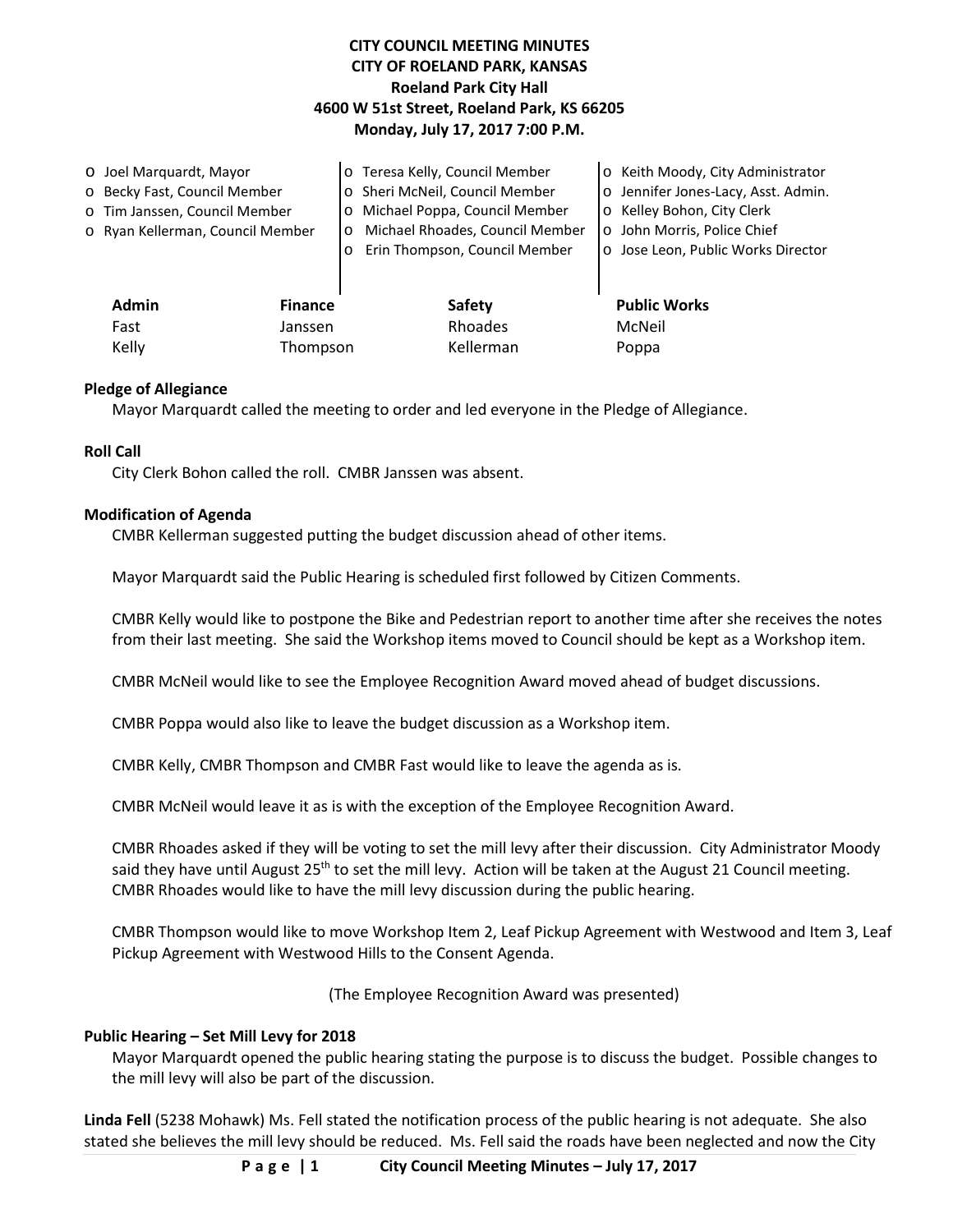will be spending \$1.4 million on Roe Lane and \$7 million on Roe Blvd while the rest of the City roads are neglected. She would like to see the Governing Body come out with a more structured plan in the budget on the things neglected in the City. She also does not believe there should be \$1 million in the equipment and building reserve to be based upon the selling of the Rocks property.

**Linda Mau**. Ms. Mau asked CMBR Kelly to repeat how much she wanted the mill levy reduced. She also expressed concern as to why the Governing Body is not discussing the two increases of the mill levy and the increased sales tax in anticipation of Walmart leaving the City. She said they are now using that money towards infrastructure improvements when it was originally put there in anticipation of Walmart leaving.

As there were no more comments, Mayor Marquardt closed the Public Hearing and reopened the Council meeting.

# **I. CITIZENS' COMMENTS**

**A. Tom Madigan** (5316 W. 49<sup>th</sup> Terr.) Mr. Madigan agreed with Ms. Fell that receiving notice of a budget public hearing less than five hours before the meeting is not sufficient notice. He also said he hears from the City that they do not have any control of where Fairway built their public works department and said he notified previous City Administrator Otto that the property would be for sale. Mr. Madigan also stated he spoke at the June 5 Council Workshop about the lack of citizen notification or input regarding the possibility of locating the Roeland Park Public Works building west of the Community Center. He provided notice that a group of citizens have organized and circulated a protest petition opposing the placement of a Public Works facility on the Community Center green space and currently has 113 signatures from all wards in the City.

**B. Jan Faidley** (4807 Birch) Ms. Faidley stated that at the beginning of June the Ad Hoc Development Committee was considering relocating Public Works to the west side of the Community Center. She said the research was done without input from the Council or citizens. In the petition they state their strong opposition to the proposal. She said Public Works belongs in an industrial area not in a residential setting. The fleet of City equipment is large and extensive. The loss of parkland, green space and mature trees to be replaced by asphalt is at odds of the recreational campus idea that the City has sought to promote at the site. The proposed loss of the Community Garden to parking spaces is inconceivable. Even with cost savings, it does not meet with customer satisfaction and does not truly address the issue of access to Nall Park from the Community Center. She understands the Development Committee has tabled this proposal, but would like to know for certain that it is to be tabled permanently.

**C. Julie Stark** (4920 Buena Vista) Ms. Stark asked that there be a ban placed on fireworks outside of public displays. She stated the following five points:

- They're very loud and can be disruptive to those with PTSD and pets.
- They're dangerous.
- Litter after the fireworks.
- The only city in Northern Johnson County who allows fireworks.
- They went on until 11:30 at night.

Mayor Marquardt thanked everyone for their comments and added that the Council does hear them even if they do not respond.

### **II. CONSENT AGENDA**

- **A. Appropriation Ordinance #960**
- **B. May 15, 2017 Council Minutes**
- **C. Approve Purchase of Public Works Truck**
- **D. Leaf Pickup Agreement with Westwood (Workshop #2)**
- **E. Leaf Pickup Agreement with Westwood Hills (Workshop #3)**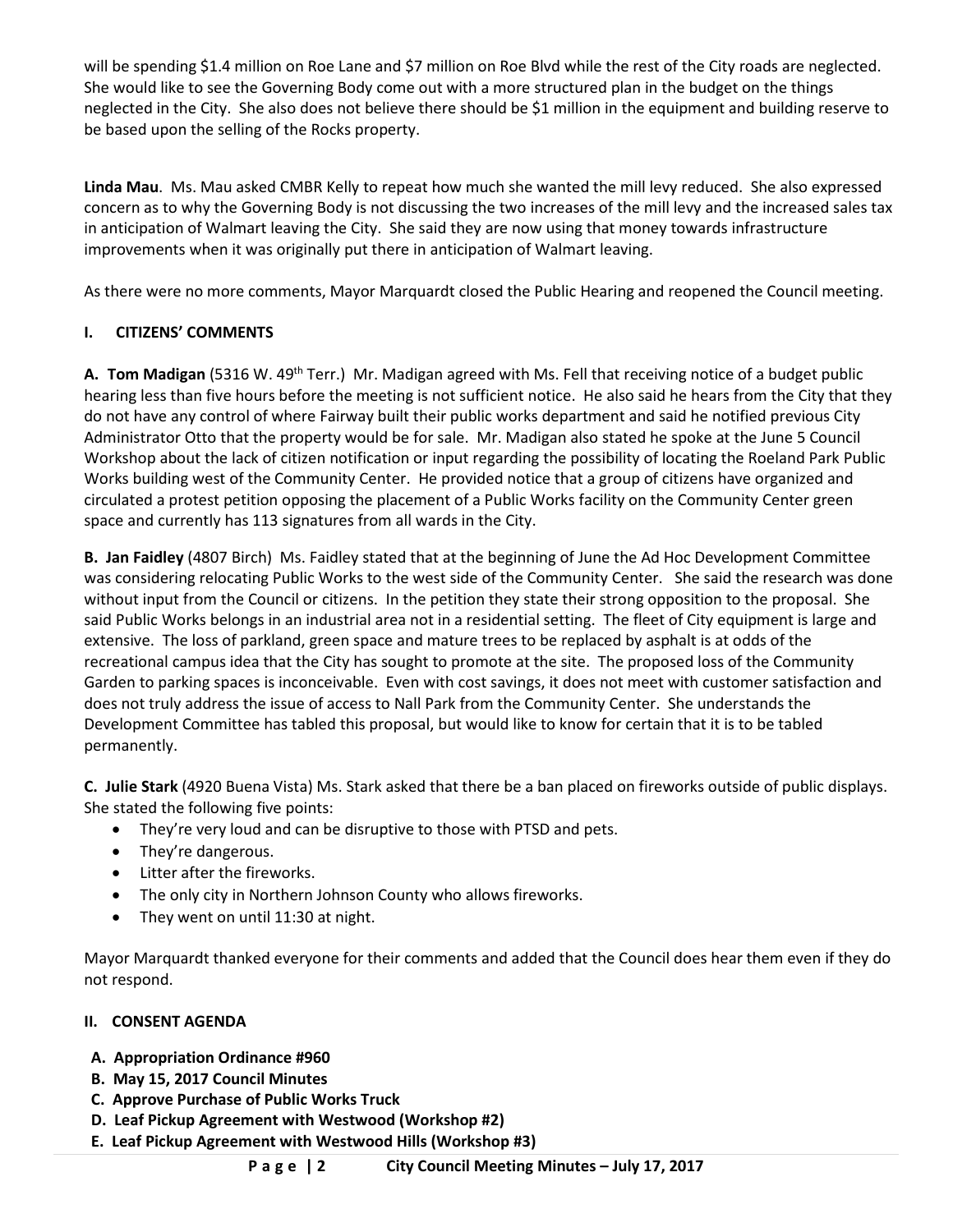**MOTION:** CMBR POPPA MOVED AND CMBR KELLY SECONDED TO APPROVE THE CONSENT INCLUDING THE TWO ITEMS MOVED FROM WORKSHOP. (MOTION CARRIED 7-0).

### **III. BUSINESS FROM THE FLOOR**

- **A. Applications / Presentations**
- **1. Employee Recognition Award**

City Administrator Moody stated this is the first Outstanding Service Award the City will bestow through the recently adopted Employee Recognition Program, a 2017 objective. Nominations were collected through the first half of 2017. The public were able to submit nominations at the Library, Community Center, City Hall, and through the City's website. He and Councilmember McNeil reviewed the nominations, noting that all were excellent examples of outstanding public service.

The nomination for Sergeant Randy Costlow came from a resident Randy provided medical assistance to while on duty. Randy has since taken on a mentoring role with the young man. Randy's compassion for those in need and his willingness to give of his personal time to City residents is an exemplary action they wish to highlight through the Outstanding Service Award.

(The award was presented to Sgt. Costlow followed by applause.

# **2. Community Garden**

Anne O'Leary (51<sup>st</sup> & Reeds in Mission). Ms. O'Leary is a member of the Parks and Recreation and Tree Boards. She has been a Roeland Park volunteer since 1996 which led to the Seeds that Feed the Need Garden that is part of the Roeland Park Community Center. It had its first crop in 2008. The garden has since evolved into a full-time pantry at the Community Center and is now located in the Northeast Johnson County Multi-Service Center at Lamar and Martway in Mission. She reviewed the garden's history and said currently they have 14 raised beds and an herb garden. They are proud of the habitat they have created. The garden annually contributes between 800 and 1,000 pounds of produce to the food pantry. She said the garden is ideally located, gets massive amounts of direct sunlight and has nearby access to water. The location also lets them interact with the neighborhood.

Mayor Marquardt thanked Ms. O'Leary for taking her time in helping Roeland Park look good and helping other people.

CMBR Fast also thanked Ms. O'Leary. She said she visits the garden to see its progress and views it as a piece of art.

# **3. Committee Report Sustainability – Michael Kelly**

Mike Kelly provided an update on the status of the Sustainability Committee which seeks to promote policies and practices that will help Roeland Park continue to thrive, not only through conscious ecological choices, but also engaging residents to undertake initiatives that recognize and preserve the City's values and traditions that are built, its natural environment, efforts to keep the air and water clean, to have safe and healthy neighborhoods, and a resilient economy. The goals they established for the year were to participate in community events supporting R Park, to help the City work towards recognition under the Mid-America Regional Council's Community for All Ages, and to look for ways to measure progress for the community as a whole.

Mr. Kelly said he appreciates the Council's initiative when they are making decisions to look through the Community for All Ages lens and the Sustainability Committee thanks them for doing this. He added that they were awarded the silver level of recognition and thanked Ms. Jones-Lacy for her help with that application. They are now working towards the gold standard and will be applying for that in November which is a recognition of adopting a Community for All Ages plan or the ability to be able to incorporate it into the Comprehensive Plan, Strategic Plan or a park plan.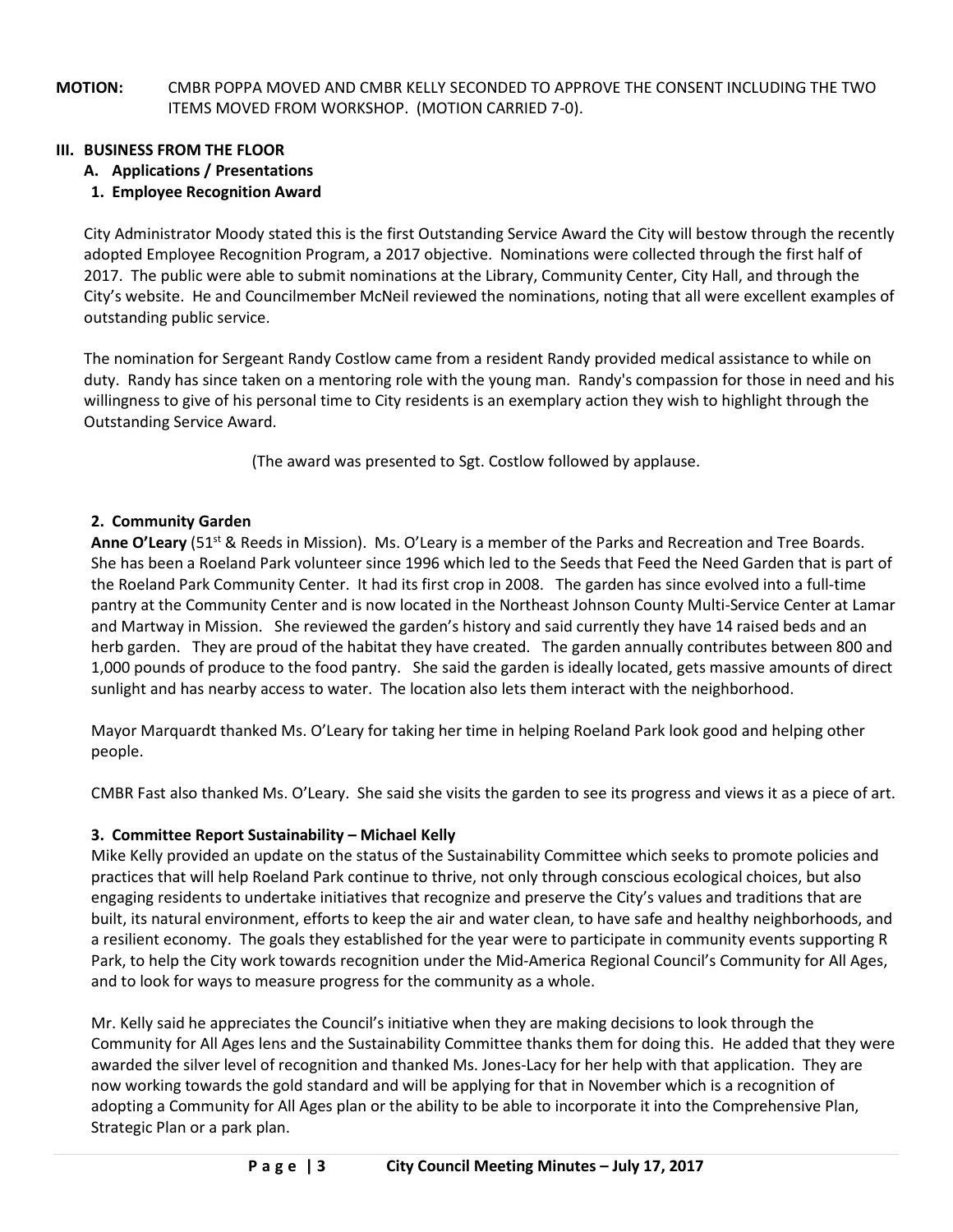The committee recently participated at the Party in Arrr Park at which they had an opportunity through Waste Management to recycle light bulbs and used batteries. They will continue to do this at future community events such as Barktoberfest.

They have also started Roeland Park's first annual sunflower growing contest. They provided seed packets and growing instructions for students at Roesland Elementary, City Hall and at community events. They have received a lot of good feedback from people. They will be judging the sunflowers at Barktoberfest in October and presenting various awards.

In August, they will also be participating in the Back to School Ice Cream Social at Roesland Elementary and will be providing safe and walkable streets for students around Roesland Elementary.

As a way for the committee to measure its progress they joined ICLEI last year, which is an international organization of sustainable communities throughout the country. From there they were able to acquire use of tracking software for City emissions. They are also looking into the City's history of energy and emissions usage and will present a report on ways to lower that usage in the future as well as the added benefit of saving money and making the community cleaner and safer in the future.

The committee looks forward to continued involvement in community events. Mr. Kelly said he appreciated the opportunity to speak at the Council meetings and thanked the Council for their continued support of initiatives.

Mayor Marquardt thanked Mr. Kelly for leading the Sustainability Committee.

### **IV. MAYOR'S REPORT**

*No report was given.*

### **V. WORKSHOP AND COMMITTEE REPORTS A. COUNCIL AND AD HOC SUMMARY**

CMBR Fast reported that at the July 10 Council Workshop there was a lengthy discussion on animal control services to the City. They heard from representatives from Mission and Westwood who encouraged the City, as well as City staff, to stay in Northeast Animal Control through 2018. The Governing Body agreed, but would also continue to look into other service options and also how they can improve Northeast Animal Control.

She said the 2018 budget review was continued on July 10<sup>th</sup> and will be discussed again later during the Workshop portion of the meeting. The purchase of a Public Works truck approved on the Consent Agenda was discussed. They also discussed the grading, a retaining wall and the sanitary sewer at the Rocks. Also discussed was a resolution establishing a reserve amount for a major retailer and certain aspects of the Roeland Park pool dome. They discussed putting a winter pool on the ballot but decided against it as they are waiting to hear back from the aquatics task force committee which meets at the end of July and will then present a report in August about the winter pool.

CMBR Poppa - Ad Hoc Development Committee. CMBR Poppa said the minutes from the June 21<sup>st</sup> meeting were attached. They talked about ways to promote and announce new businesses in Roeland Park utilizing the City's website, newsletter and also through the quarterly business coffees that will be starting. They are in discussions with CBC on different flag options, different brands, or types of hotels that are interested in the Rocks development. The Public Works relocation was also discussed. CMBR Poppa said he appreciates the engagement of the citizens. He added that the first time the idea of relocating Public Works to the Community Center was presented in a public meeting with the Governing Body. After hearing the concerns of citizens and the Governing Body, they decided to table the discussion indefinitely. At the next ad-hoc Development Committee meeting they also discontinued the discussion indefinitely as well and it is not slated to come up on either board's agenda in the future. CMBR Poppa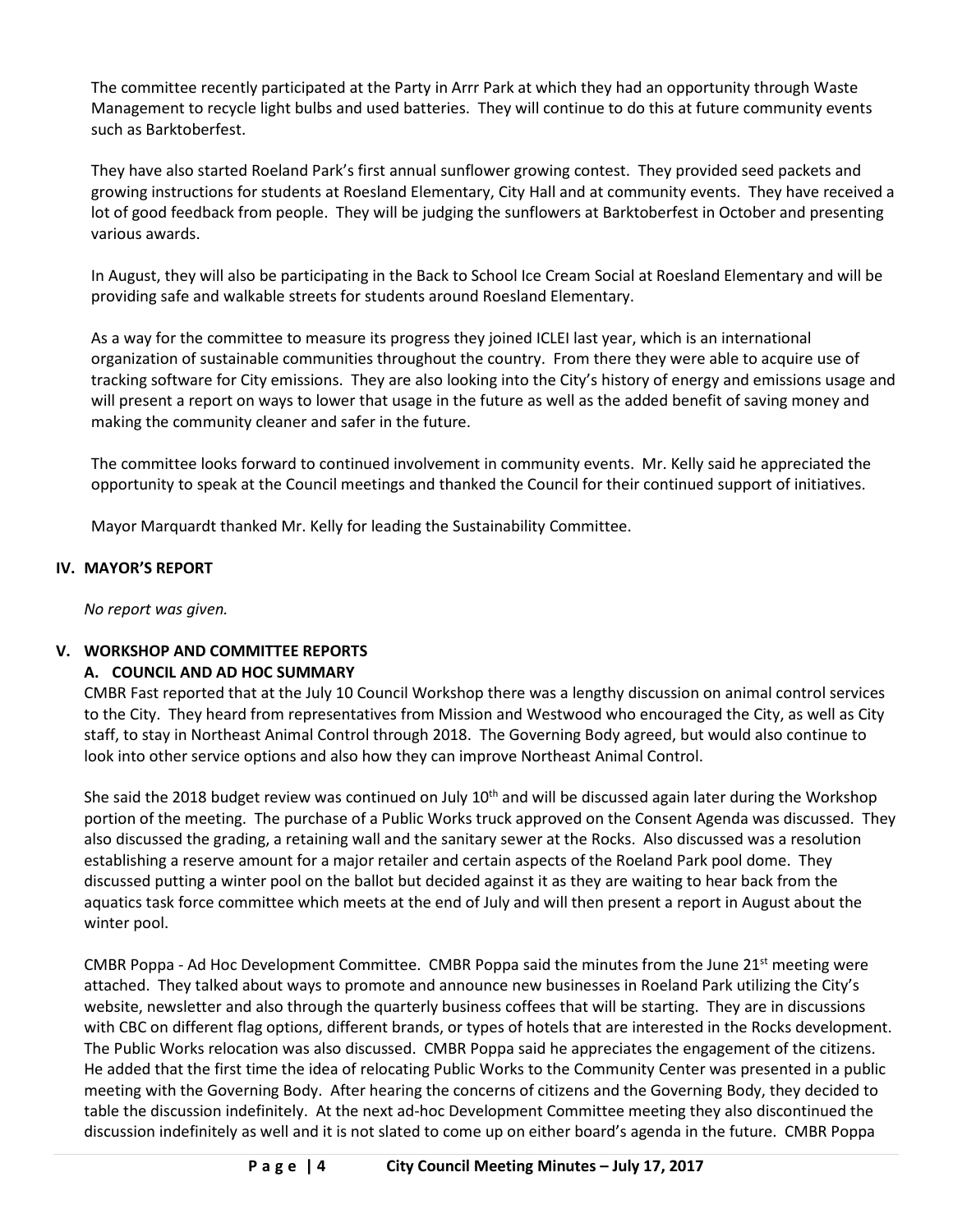thanked the residents for being engaged and said it is the epitome of the public's civic engagement. They do continue, however, to look outside of Roeland Park for a Public Works site. Later on in the Council agenda they will be discussing the Rocks grading, retaining wall and sanitary sewer work.

CMBR Fast asked if there has been any further information from the potential hotel. CMBR Poppa said there is one development group they are in talks with that brought back a maybe from one of the hotel brands. That was not what they were hoping for, but they did propose another hotel brand that they are currently discussing and CBC has another development group that's interested in developing a hotel on that site as well. There currently is not a proposal, but they are hoping to get one in the next couple of weeks. They also have a conglomerate of development companies interested in the northeast Johnson Drive and gateway site and it is still moving forward to the next steps.

# **VI. REPORTS OF CITY LIAISONS**

**A. MARC – Bike and Pedestrian**

*To be presented at a future meeting.* 

### **B. MARC – First Tier Suburbs**

CMBR Kelly said their last meeting was a recognition meeting for other cities in the Community for All Ages. Their next meeting is scheduled July 21<sup>st</sup> and the Governing Body has been invited. It will be held at the new Johnson County Arts & Heritage Center from 8:30 a.m. to 10:00 a.m. City Administrator Moody will be moderating a panel on residential redevelopment and it is anticipated to be a robust conversation as a lot of the northeast and Kansas First Tier Suburbs are looking at issues surrounding that particular topic.

### **C. NE Animal Control**

City Administrator Moody said the discussion at the last Workshop was to formally say Roeland Park will continue to be a member of Northeast Animal Control through 2018.

CMBR Rhoades said this sets a bad precedent.

CMBR Kellerman said Northeast Animal Control already knows they're going to extend through 2018 and it is laid out in the budget.

CMBR Thompson said they could do a special call July 24 to resolve the issue.

- **MOTION:** CMBR POPPA MOVED AND CMBR KELLY SECONDED THAT THE CITY VOTE ON APPROVAL OF CONTINUING THE NORTHEAST ANIMAL CONTRACT BE MOVED TO NEW BUSINESS.
- **MOTION:** CMBR POPPA MOVED AND CMBR THOMPSON SECONDED TO STRIKE THE ORIGINAL MOTION AND MOVED TO HAVE A SPECIAL CALL CITY COUNCIL MEETING JULY 24, 2017, PRIOR TO THE BUDGET DISCUSSION. (MOTION CARRIED 7-0).

### **VII. UNFINISHED BUSINESS**

*There was no unfinished business discussed.*

### **VIII. NEW BUSINESS**

### **A. Discuss Grading, Retaining Wall and Sanitary Sewer at the Rocks**

City Administrator Moody said as discussed during the Workshop, Council has currently given approval to complete work up to \$1,150,000. It is anticipated that \$820,000 of the base contract will be for the stabilization plus an additional \$330,000 for unanticipated rock excavation (none of which has been done) and the remaining for the construction of the retaining wall.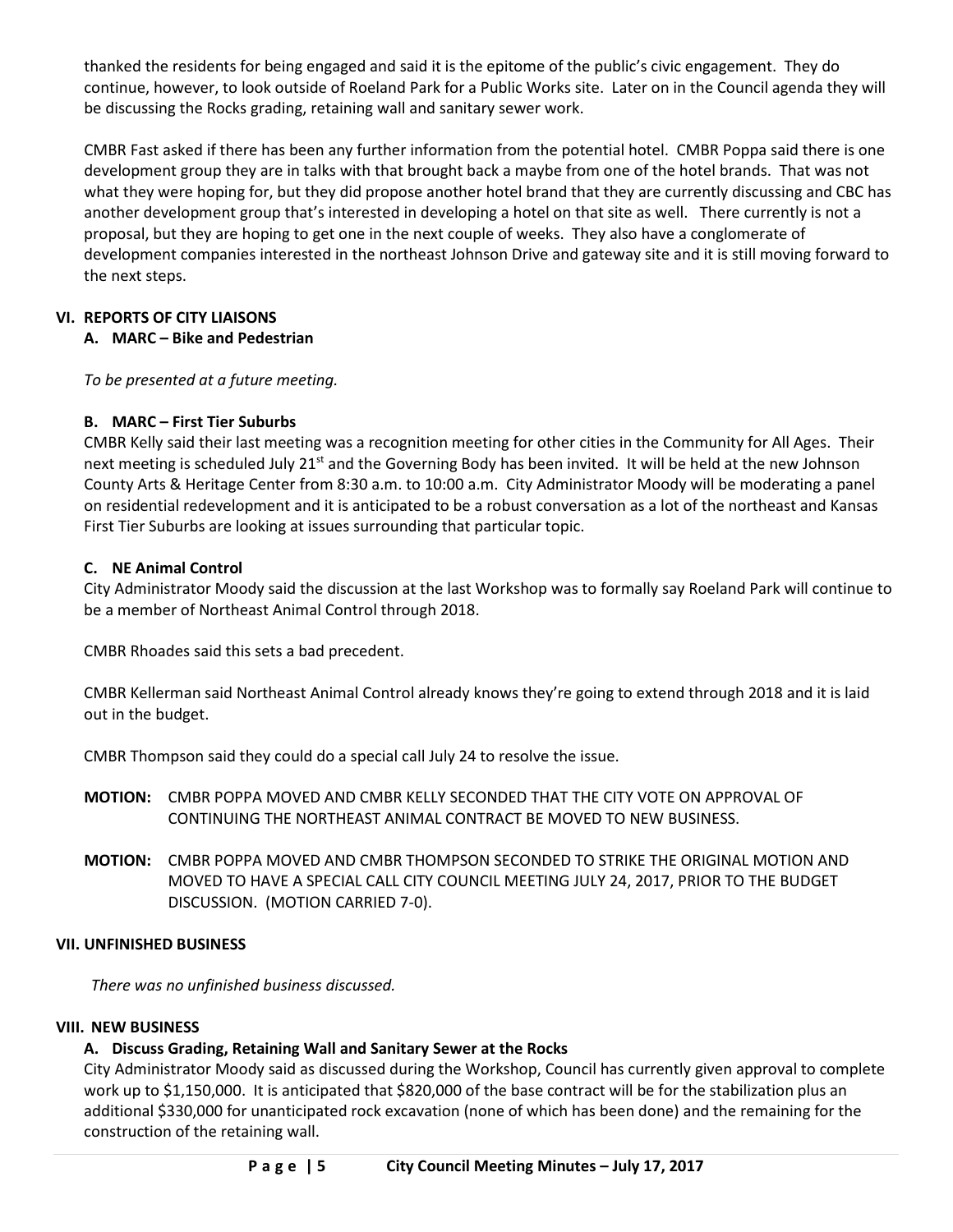They received a contract per unit price from Pyramid for the construction of the retaining wall which is anticipated to exceed the \$1,150,000. There is also a need to have a sanitary sewer realignment that is necessitated by the fact that grading at the southwest corner of the lot to provide a connection road between the lower level and the upper level will put more dirt over the top of the existing sanitary sewer, which makes it deeper than the sewer district allows and thus requires it to be moved further southwest to keep it at a permitted depth. The retaining wall is designed to they anticipate is close to finish grade. The sewer work needs to be done, but the question is should the retaining wall be built now or should they grade as best they can without the retaining wall and use those dollars on a stormwater retention which they anticipate will also be needed. They could require each lot to have their own stormwater retention which would consume some of their usable ground. By combining the retention to one lot that is furthest to the east on a steep narrow lot that does not have much potential for development the engineer said he could create an underwater stormwater detention facility. It would keep the area available for overflow parking to the adjacent lots. That cost is similar to the retaining wall cost.

City Administrator Moody will be meeting with CBC, the engineer and the development committee and work through the pros and cons associated with the retaining wall versus the pros and cons of the underground stormwater retention and return to the Governing Body with a recommendation on whether to move forward with the retaining wall or retention. He felt they could have that recommendation within two weeks.

Mayor Marquardt said there are monies from the TIF that need to be used by the end of 2017. If they want to consider the retaining wall, as shown it has a 16 percent slope in the middle and 10-foot fall in 60 feet. He said at grading it would be a 12 percent slope which is still high. This would also take away the ability to have a building where it is shown on the site. He said it would make the first floor unusable except for storage. Mayor Marquardt also said the building is too close to the retaining wall. By moving the retaining wall, then it becomes an infringement on the setback requirements for the property, or in the alternative moving the building construction to the west would make it smaller. These options would make the site even less usable. On the northern side the foundational footings are barely below grade and restrict the use on the lower ground. His concern with this is they need a realistic drawing to be able to determine the placement for the wall as it will place restrictions on the building of the site. Mayor Marquardt recommended working with the engineer to figure out where the wall needs to be, what the grades are going to be, and work with CBC to find a reasonable size structure on the upper level to include parking. He also recommended that the Governing Body hold off on voting until they get a recommendation back from the committee.

CMBR Kelly asked if the Redevelopment Committee members had any opinions about moving forward.

CMBR Rhoades said the Redevelopment Committee has not heard the comments by the Mayor before and would like to ponder those comments.

City Administrator Moody said Mayor Marquardt is articulating details that are at the site development level. As there are three properties that are in close proximity to one another that are not perfectly flat, what you do on one to control grade affects another. He said they will not know all the variables before they need to make a decision on how to use the balance of the funds. They need to make a best investment and this is why the Mayor needs to have that discussion meeting to work through the pros and cons of each concept.

Mayor Marquardt said he believes the Redevelopment Committee has not understood the aspect of the plan that it is built for a single business that's 6,000 square feet, not two businesses. He does not believe it is sized for two large restaurants. He wants to have a site plan that everyone feels is a comfortable way to go forward and that they know what they're expecting and they need to know exactly what they're voting on.

CMBR McNeil thanked Mayor Marquardt for his expertise and without him they would not have known to look at all of that.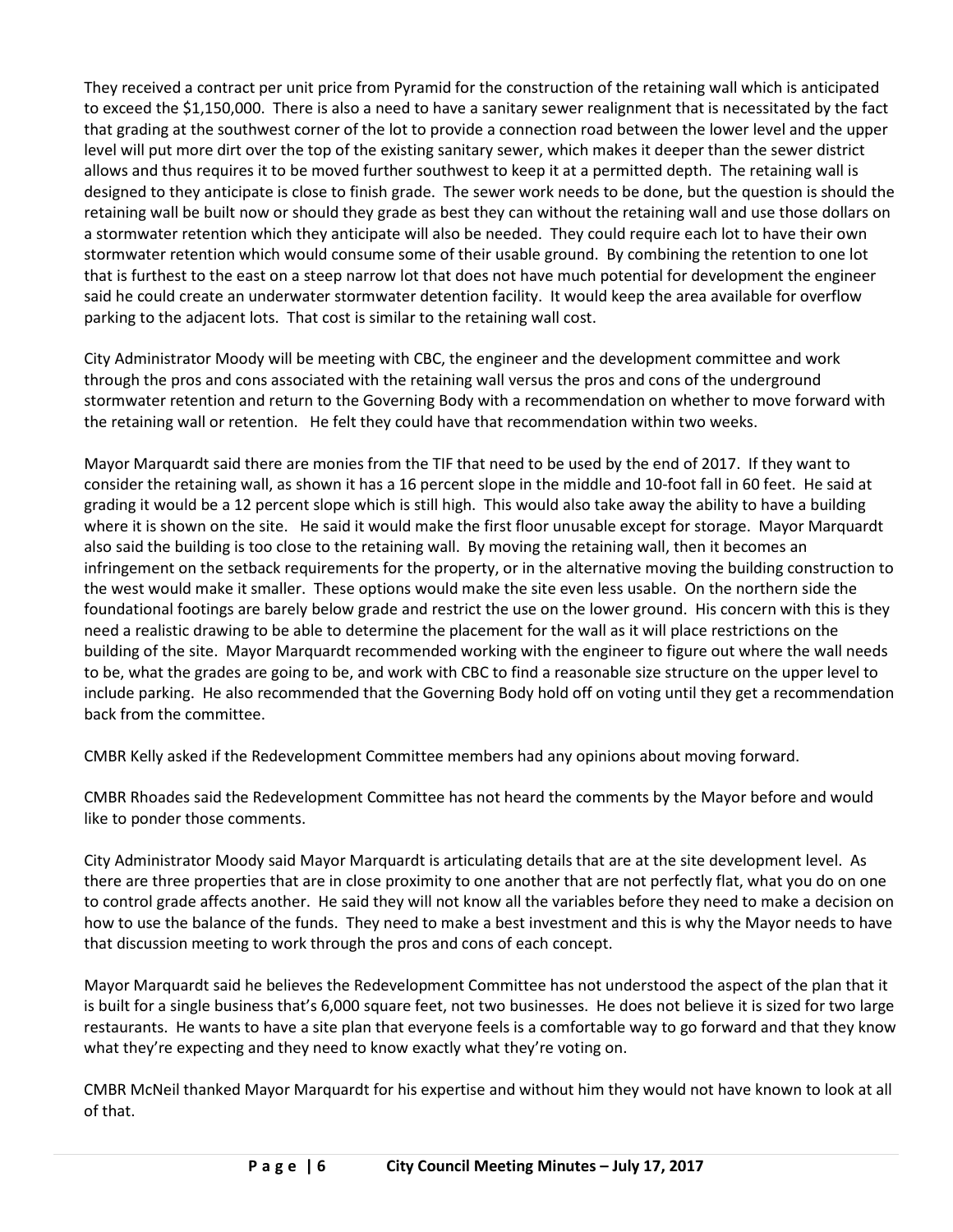Mayor Marquardt said it was really important to research the grades and understand the site in relation to the retaining wall and he wanted the drawing to be more complete so they understand what they're voting on.

CMBR Poppa asked Mayor Marquardt for his opinion on how to proceed. Mayor Marquardt said he could work with CBC to understand the realities of the upper site and also to work with the engineer to get the grades to tie together. He said at the top of the curved drive the slopes are about five percent which is comparable to the back parking lot at City Hall. At the caves site in the middle it's up to 15-16 percent and 13 percent at the bottom. He said those are very high grades.

CMBR Poppa asked if the grading would affect the sanitary sewer work. City Administrator Moody said it would not. He added that when the Council approved the \$1,150,000 contract there was an anticipation of a base bid of \$820,000 to stabilize the caves and potential unanticipated rock excavation and a retaining wall. They have known the sanitary work would be necessary. He does not see that they need to change the amount of the contract, but it would be good for the record to state the amount authorized shall cover the sanitary sewer relocation work. Staff can then instruct Pyramid to begin that work.

CMBR Rhoades said that developers want a level site, ready to go and believes they should go ahead and do the wall.

CMBR Thompson said the City's plan is to sell the land and they need to put it in the best shape they can. She would support an increase for the wall.

CMBR Fast said there has been no set plan to sell and they have talked about leasing the land.

CMBR Poppa said there has not been a decision to sell the land, however, they want the best use of the land and if someone is offering to buy the property they will bring that to the Council for discussion. He agreed they do need to get the ground as ready as possible. He would recommend an approval of the general plan with the sewer work and a retaining wall, with the Mayor working with CBC and talking about the retaining wall aspect.

CMBR Rhoades would not support moving the retaining wall west to make the upper portion smaller.

CMBR Poppa would like to see this item come back before the Ad Hoc Development Committee, but have enough time to return to Council in August.

- **MOTION:** CMBR THOMPSON MOVED AND CMBR RHOADES SECONDED TO INCREASE THE MAXIMUM CONTRACT AMOUNT TO PYRAMID CONSTRUCTION FOR CAVE STABILIZATION, GRADING, SANITARY SEWER AND RETAINING WALL CONSTRUCTION TO \$1.2 MILLION, A \$50,000 INCREASE FROM THE ORIGINAL AMOUNT APPROVED.
- **MOTION:** CMBR POPPA MOVED AND CMBR RHOADES SECONDED TO AMEND THE MOTION TO APPROVE AS WRITTEN WITH A FINAL PLAN REVIEWED BY THE AD HOC DEVELOPMENT COMMITTEE ON AUGUST 9, 2017, TO BE FORWARDED TO COUNCIL ON AUGUST 21, 2017.
- **MOTION:** CMBR POPPA MOVED TO AMEND HIS AMENDMENT TO APPROVE THE \$50,000 INCREASE TO \$1.2 MILLION, MOVING FORWARD WITH THE CAVES STABILIZATION, GRADING AND SANITARY SEWER, WITH THE RETAINING WALL TO BE APPROVED IN AUGUST.
- **MOTION:** CMBR POPPA MOVED AND CMBR THOMPSON SECONDED TO APPROVE THE SANITARY SEWER WORK UNDER THE EXISTING CONTRACT WITH PYRAMID CONSTRUCTION NOT TO EXCEED \$1.75 MILLION. (MOTION CARRIED 7-0)
- **B. Contract Logo Design Services**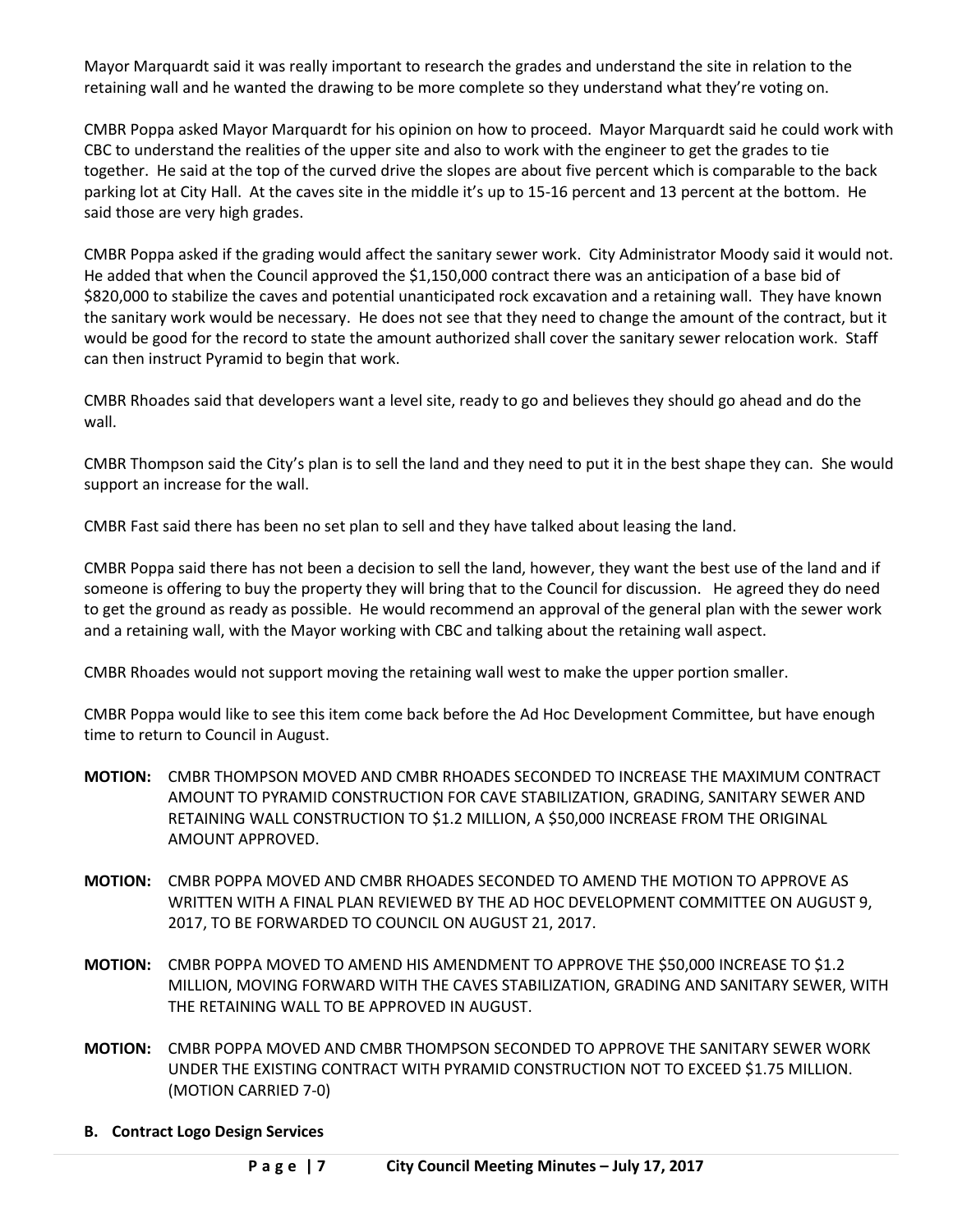### **MOTION:** CMBR POPPA MOVED AND CMBR THOMPSON SECONDED TO APPROVE THE LOGO DEVELOPMENT AGREEMENT WITH VERIO. (MOTION CARRIED 6-1 WITH CMBR KELLERMAN VOTING NO.)

#### **C. Resolution Establishing Reserve Amount for Major Retailer**

Ms. Jones-Lacy stated this resolution provides a committed fund balance for what is called the sales tax reserve. CMBR Kellerman asked if they could rename the fund and City Attorney Mauer said they are free to change the name. Staff suggests "Retail Sales Tax Loss Reserve." It will be Resolution No. 653 and is updated for the Mayor's signature following Council approval.

CMBR Kellerman would like to have the fund renamed to "Box Retail Sales Tax Loss."

CMBR Rhoades felt they would need more than \$1.4 million in the fund to reflect today's dollar value. And he also stated that when a large retailer leaves, it's not just the one store, but a grouping of stores.

CMBR McNeil said she would like to see stronger restrictions on the ability to use the fund such that it could not be touched unless they actually lost the retailer they anticipate leaving.

CMBR Poppa said he agreed, but stated if they lose any other big box retailer, then they would be able to access those funds.

CMBR Kelly said CMBR Rhoades made an excellent point that when they lose a store they lose a grouping of stores and did not want to limit access to the funds if a particular type of business leaves. She also recommended keeping the proposed title.

CMBR Poppa agreed that he supported the original wording as he does not want to see the City's hands tied if they lose a group of stores. He said that this is a promise to the residents that the money will be used for the purpose it was raised.

CMBR Kellerman disagreed that they are not tying the funds to any group other than they are just recognizing where and why the additional money was raised.

City Attorney Mauer offered an explanation of the wording. When it was first presented to him it was the idea that if one or more large box retailers left. As he tracked through how long they would have to leave and what does being "left" mean especially if they're still paying rent. If they move out and Spirit Halloween comes in for two months or three months in the interim, is the property truly vacant. Looking at all the scenarios it became difficult to craft an ordinance that captured what the Council really wanted to do and if what they do would have a dramatic adverse impact on the City's sales tax revenue, and will the effect be sustained and prolonged? He said that statistics run two months behind and they would not recognize the impact immediately and then it would be another eight months before they were able to use the funds.

**MOTION:** CMBR KELLERMAN MOVED AND CMBR RHOADES SECONDED TO AMEND THE MOTION TO APPROVE RESOLUTION 653 WHICH RESERVES \$1.4 MILLION AS COMMITTED FUND BALANCE IN THE GENERAL FUND FOR REVENUE STABILIZATION IN THE EVENT OF BIG BOX STORE RETAIL SALES TAX LOSS. (MOTION FAILS 2-3 WITH CMBRS FAST, MCNEIL, THOMPSON, KELLY AND POPPA VOTING NO.)

POLL THE COUNCIL

- FAST N MCNEIL N RHOADES Y KELLERMAN Y THOMPSON N KELLY N POPPA N
- **MOTION:** CMBR THOMPSON MOVED AND CMBR KELLY SECONDED TO APPROVE RESOLUTION 653 WHICH RESERVES \$1.4 MILLION AS COMMITTED FUND BALANCE IN THE GENERAL FUND FOR REVENUE